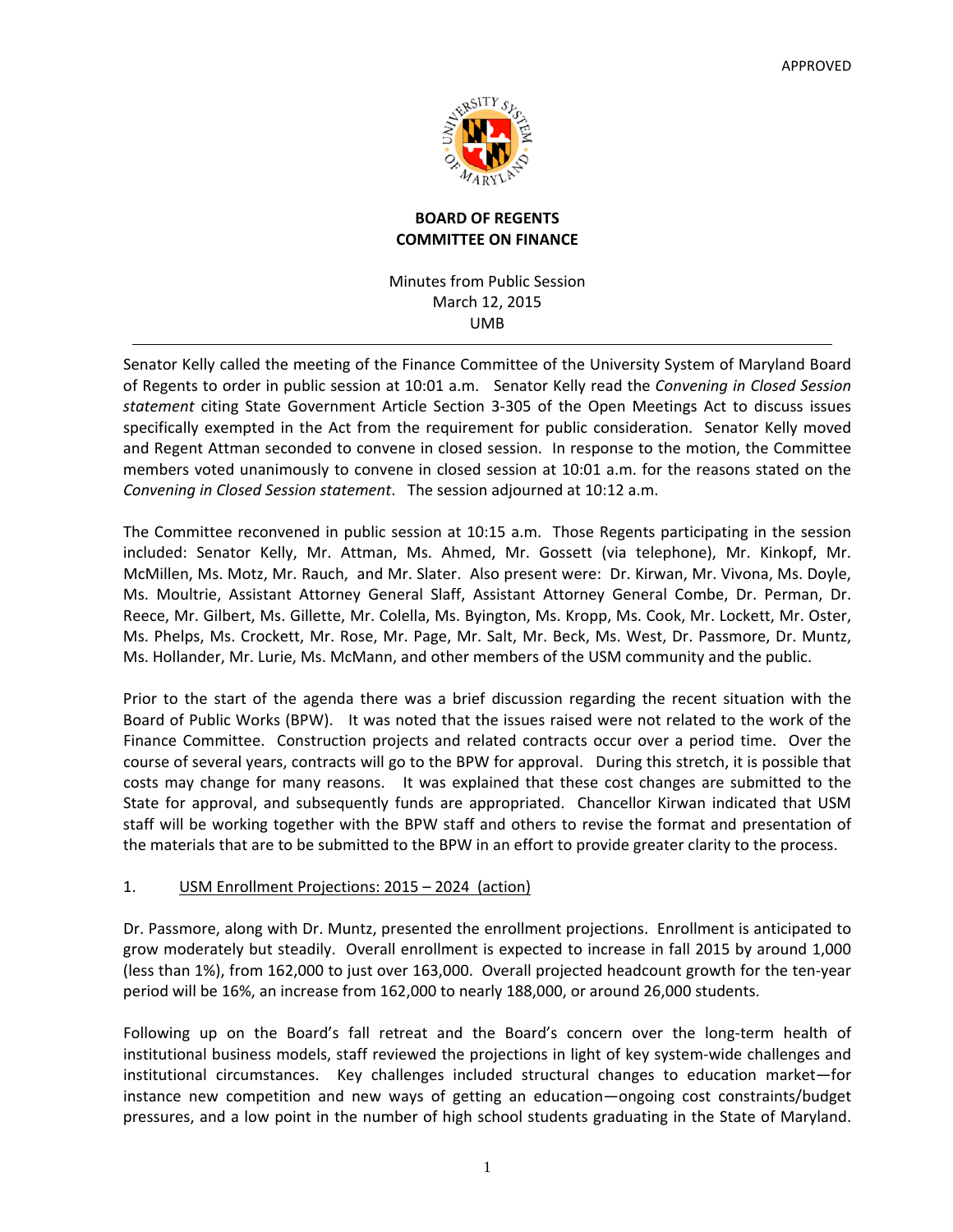Institutional plans fell into three categories: steady and strategic growth (Towson, UMBC, UMUC), no growth with "in the box" change (Salisbury, UMCP, UMB), or growth to achieve economies of scale (BSU, CSU, FSU, UB, UMES). Enrollment plans are institution‐specific, focused on business and demographic environment, and were generally well-conceived. The committee explored the issues at length and approved the projections.

### **The Finance Committee recommended that the Board of Regents approve the enrollment projections.**

(Regent Attman moved recommendation, Regent Slater seconded, unanimously approved)

### 2. University System of Maryland: Self‐Support Charges and Fees for FY 2016 (action)

Mr. Vivona explained that the process for approving tuition and student fees occurs in two separate stages. This schedule pertains to only those non-mandatory charges which are not part of the state budget. He pointed out that Frostburg's request of a 6% room increase was related to the installation and operation of new Wi-Fi in the residence halls. This initiative was undertaken at the request of the students, is a factor in the retention of students in residence halls and has also been a topic of discussion in various forums on campus. Approximately 2% of the increase in room rates will generate revenue to increase Wi‐Fi capabilities. Mr. Vivona indicated that the institutional vice presidents were present in the audience if anyone had campus‐specific questions. Regent Ahmed noted that she had met with the USMSC over the weekend and indicated that there were no issues with the proposed rate schedule.

# **The Finance Committee recommended that the Board of Regents approve the proposed self‐support charges and fees for FY 2016 as set forth in the item's schedule.**

(Regent Attman moved recommendation, Regent Ahmed seconded, unanimously approved)

#### 3. Salisbury University: Facilities Master Plan Update (action)

Senator Kelly reminded everyone that Dr. Dudley‐Eshbach gave an overview presentation on the facilities master plan at the January meeting of the committee. He stated that it was well received, and that he had not heard of any issues with the master plan.

**The Finance Committee recommended that the Board of Regents approve the Salisbury Facilities Master Plan and materials as presented to the Committee in January. Approval of the Plan does not imply approval of capital projects or funding. These items will be reviewed through the normal procedures of the capital and operating budget processes.**

(Regent Slater moved recommendation, Regent Attman seconded, unanimously approved)

#### 4. University of Maryland, Baltimore County: Food Service Contract Renewal (action)

Mr. Vivona stated that UMBC is seeking the Board's approval to renew its on‐going food service contract with its current provider, Chartwells. The campus continues to be pleased with the provider. The renewal contains a 3% increase over the current year in line with the CPI and the contract.

**The Finance Committee recommended that the Board of Regents approve for UMBC the renewal of** the contract with Compass Group USA by and through its Chartwells Division for a term of one year as **described in the item.**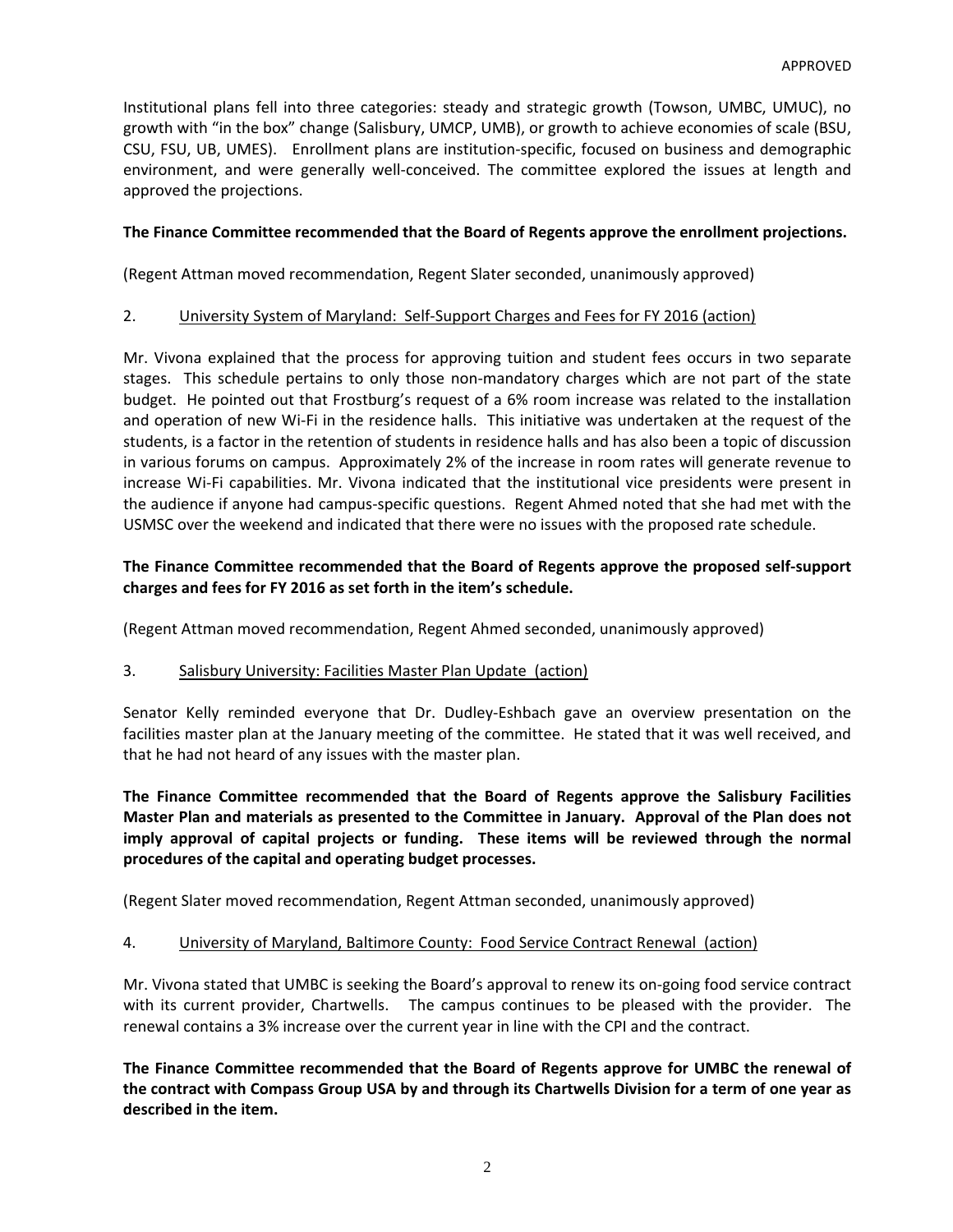(Regent Slater moved recommendation, Regent Attman seconded, unanimously approved)

### 5. Biennial Nonexempt Market Salary Survey Report for FY 2016 – 2017 (information)

Mr. Vivona summarized the item. He noted that every two years the USM surveys the market to determine whether the salaries are competitive or not with the employment market. This structure covers all nonexempt employees—those who are covered by the FLSA—contingent or regular status. Mr. Vivona explained that until the operating budget is settled, particularly the disposition of the COLA, a decision on any changes to the salary structure would be delayed.

The item was accepted for information purposes.

# 6. Amendments to USM Policy VIII‐2.70—Policy on Student Classification for Admission and Tuition Purposes (action)

Mr. Vivona explained that the Board previously approved technical amendments to the policy as required to be in compliance with the federal law. Specifically, with the passage of the Veterans Access, Choice, and Accountability Act by Congress, institutions must charge veterans a tuition rate that is the same as the in-state rate for residents. He noted that additional amendments had been suggested by the Office of the Attorney General as required by the legislation. Mr. Vivona acknowledged AAG Combe and Ms. Hollander in the audience, as contributors of the proposed amendments.

# **The Finance Committee recommended that the Board of Regents adopt the proposed amendments to the USM's Student Classification policy as presented.**

(Regent Kinkopf moved recommendation, seconded by Regent Attman, unanimously approved)

#### 7. 2014 USM Dashboard Indicators (information)

The Committee received the Dashboard Indicators as an information item. Among the highlights were overall institutional performance against peers was at the highest level since 2007, overall improvement was solid and comparable to the past several years. A couple of areas were of specific interest—no USM institution met the Board's benchmark goal for facilities renewal as two percent of replacement value in FY 2014 and only two institutions were able to maintain or improve their performance at all. Economic and workforce development indicators were improving and indicate generally positive performance in these areas.

The item was accepted for information purposes.

#### 8. University System of Maryland: Review of Capital Improvement Projects (information)

Mr. Beck reviewed the status report. The attachments include all ongoing capital projects over a one million dollar threshold. The report highlights new projects starting design. Also, several major projects were completed during this reporting cycle, including campuswide safety and circulation improvements at Towson and phase-two of the performing arts and humanities facility at UMBC. In response to a previous request of the committee, Mr. Beck noted that contract and architectural firm names have been included where possible.

The report was accepted for information purposes.